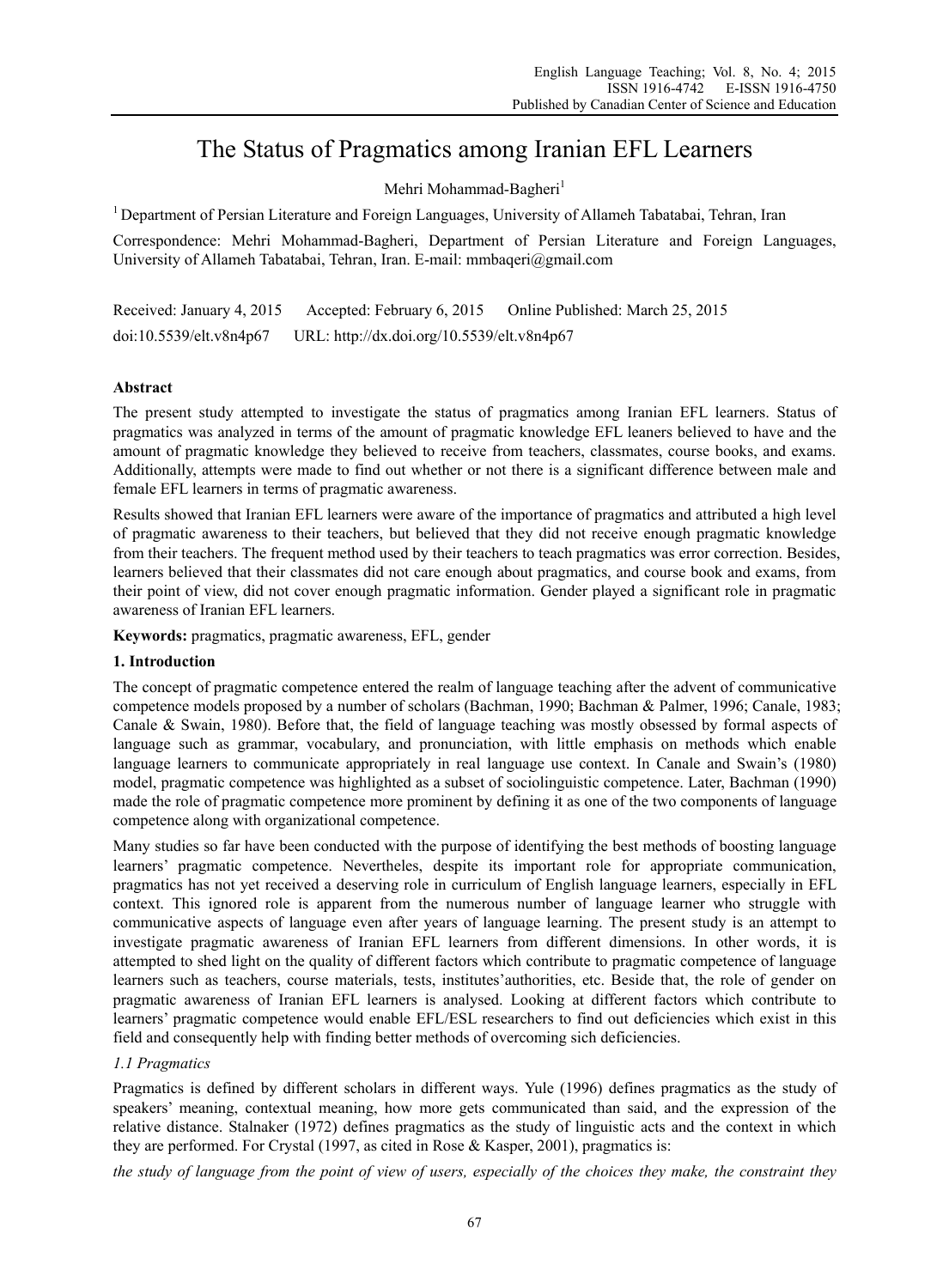## *encounter in using the language in social interaction and the effects their use of language has on other participants in the act of communication (p.2).*

The same as the diversity in definitions, pragmatics is diverse in aspects too. According to Bardovi-Harlig and Taylor (2003), pragmatics encompasses speech acts, conversational structure, conversational implicatures, conversational management, discourse organization, and sociolinguistics aspects of language use such as choice of address forms. Among these different aspects, speech acts have attracted the most attention in the literature of pragmatics and are a focus of the present study as well. Yule (1996) defines speech acts as actions performed via utterances, while for Cohen (2008) speech acts are the patterned, routinized language that natives and pragmatically competent nonnative speakers of and writers in a given speech community (with its dialect variation) use to perform functions such as thanking, complimenting, requesting, refusing, apologizing, and complaining.

#### *1.2 Pragmatic Instruction*

The necessity of teaching pragmatics to language learners comes from the severe consequences which pragmatic failure could have on communication (Eslami-Rasekh, 2005; Murray, 2009). A further reason which makes teaching pragmatics an obligation is the fact that pragmatic competence does not develop with grammatical competence and that is why many grammatically advanced learners continue to make pragmatic errors. According to Bardovi-Harlig (1996, as cited in Crandall & Basturkmen, 2004, p. 38), "a learner of high grammatical proficiency will not necessarily show concomitant pragmatic competence—a real concern given that people are more forgiving; it seems, of grammatical mistakes than of pragmatic failure".

Even though some aspects of pragmatic knowledge are universal and common among all languages, many aspects of L2 pragmatics, according to Bardovi-Harlig (2001), are not acquired without the benefit of instruction, or they are learned more slowly. When confronted with such aspects of pragmatic competence, two options are available for language instructors. On one side are those who believe that exposure to language alone can lead to pragmatic knowledge; on the other side are those who believe in the role of instruction. Rose (2005) believes that this distinction addresses the issue of whether pedagogical intervention in pragmatics leads to more effective learning than no instruction, or to put another way, whether instruction is better than simple exposure.

Those who are in favor of instruction draw mainly on Schmidt's Noticing Hypothesis. According to this hypothesis, those aspects of pragmatics which are apparent to learners will be acquired better than those which are not. Many studies have been done so far to measure the efficacy of each method and the possible superiority of each upon the other (Billmyer, 1990; Bouton, 1994; Lyster, 1994; Wishnoff, 2000; Yoshimi, 2001). In most of the studies two groups were compared. In one group learners received instruction on the target pragmatic aspect while in the other group, no instruction was received at all. The results demonstrated that without any exception, the groups receiving instruction performed better than the groups which received no instruction, although sometimes, the control groups had some degrees of learning too.

A further debate which exists in the field of pragmatic instruction is among those who advocate explicit and those who prefer implicit approaches of teaching pragmatics. Many argue that the explicit versus implicit distinction is not much different from the instruction versus exposure distinction. According to Rose (2005), an important difference is that while studies in the second group compared instruction to exposure which was not manipulated to ensure that it contained the target features, studies in this group involved two (or more) treatments that ensured that learners were exposed to and used the target features. The main feature distinguishing one group from another was the provision of metapragmatic information designed to make the target features more salient. Again, many experiments were done with the purpose of comparing these two methods (Tateyama et al., 1997; Rose & Ng, 2001; Takahashi, 2001; Martinez-Flor & Fukuya, 2005; Alcon Soler, 2005), and except some inconsistencies, most confirmed the advantage of explicit instruction of pragmatics.

#### *1.3 Pragmatic Assessment*

As the focus of language teaching and learning shifted from formal aspects of language to the ability to communicate, the need of developing assessment means which measure communicative competence, part of which is pragmatic competence, became evident. Olshtain and Blum-Kulka (1985) believe that the need to measure communicative competence derives from the shift of attention in many modern language programs today toward such competence. Since language testing is an important ingredient of any educational program, the testing techniques and the various test batteries developed to serve the program should be compatible with the course objectives.

Olshtain and Blum-Kulka (1985) put the ability of using and comprehending different speech acts at the heart of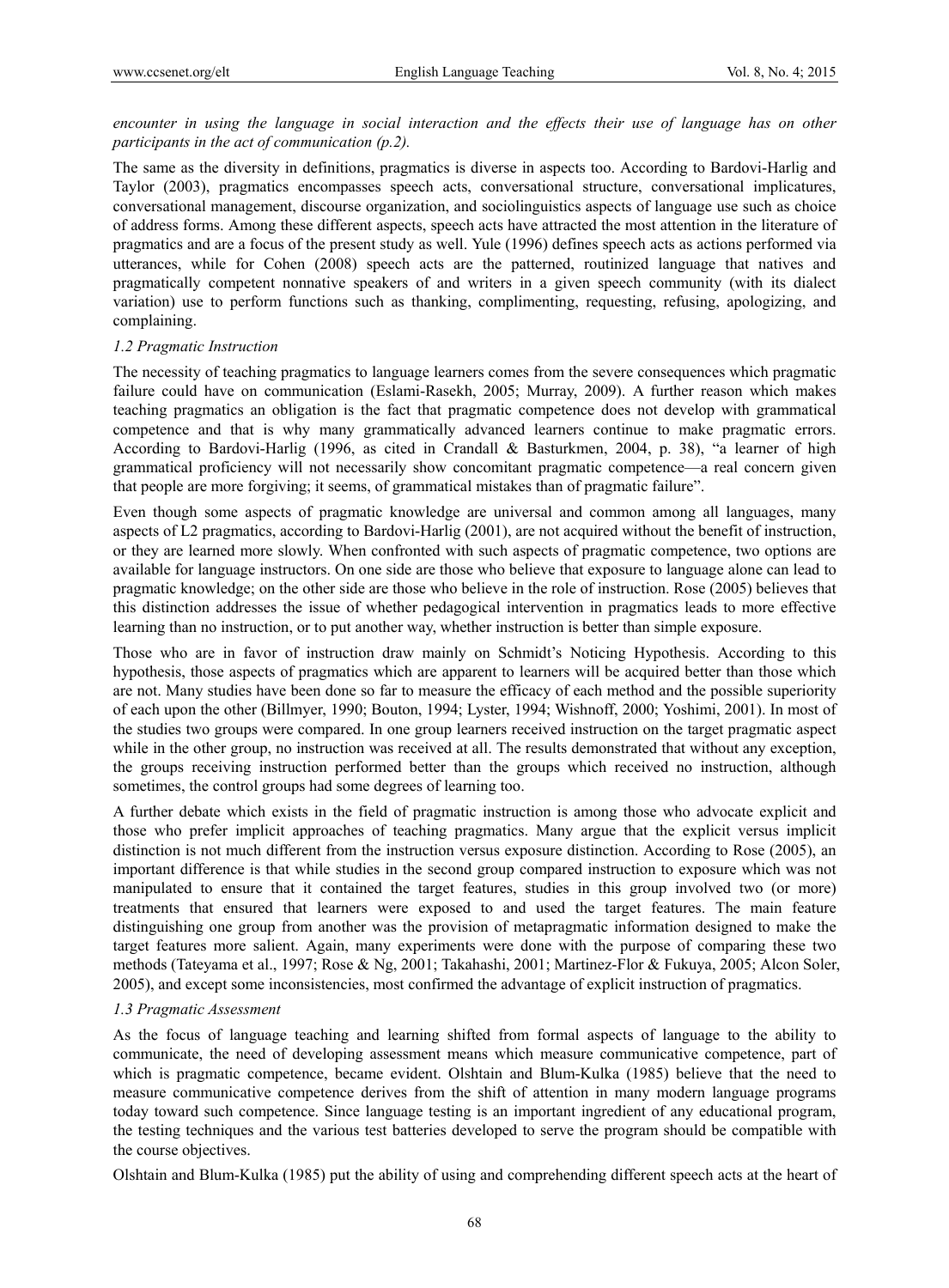pragmatic competence and believe that the diversity of speech act realizations stems from three types of variability which should be taken into account in developing data elicitation tools. They call these three types of variability Intracultural Variability, Intercultural Variability (Cross-cultural variability), and Individual Variability.

Considering these different types of variability, researchers have developed different tools of collecting data about pragmatic competence of language learners. According to Olshtain and Blum-Kulka (1985), the most authentic data collection of speech acts is done via ethnographic means. In this approach, the researcher attends real situations and observes speech act behavior of people and takes notes or records the whole discourse. However, despite its apparent advantages, this method imposes several difficulties on researchers specially when used in the classroom context because it requires equipping all language learners with recording devices. To escape such barriers, researchers had to utilize less authentic data collection tools. The most popular pragmatic tests developed so far are written discourse completion task (WDCT), multiple-choice discourse completion task (MDCT), oral discourse completion tasks (ODCT), discourse role-play tasks (DRPT), discourse self-assessment tasks (DSAT), and role play self-assessments (RPSA). However, Olshtain and Blum-Kulka (1985) believe that no single pragmatic test can capture the true pragmatic competence level of language learners and it is beneficial to use different methods to gain a clear picture.

## *1.4 Pragmatics and ELT Materials*

Pragmatics has proved to be an inseparable part of any human language and one that needs to be conveniently incorporated into the curriculum of any language teaching context. A teaching context usually consists of a teacher and some teaching materials, such as books, video/audio stuffs, pictures, etc. (An exception is the distance learning environments in which there is usually no teacher in its conventional form). Such materials cannot be ignored because no single teacher is capable of knowing everything about a subject matter or transferring it appropriately to the learners.

English language teaching is no exception, and this is evident from the numerous ELT materials which come to the market every year. For years, the main focus of such materials has been the formal aspects of language such as grammar, vocabulary, pronunciation, etc., with little emphasis on pragmatics or the patterns of English use. However, the current trend toward incorporating pragmatics into the classroom curriculum necessitates the development of materials suitable for this purpose, a necessity that many scholars have confirmed too (Crandall & Basturkmen, 2004).

Another matter that highlights the importance of teaching resources in developing pragmatic competence of language learners is the proven superiority of explicit teaching discussed above. With the increasing evidence in favor of explicit instruction of pragmatics, one may ask about the adequacy of resources which are currently used to teach pragmatics. In most of EFL and ESL contexts, textbooks are the main source of teaching. Their role is more prominent in EFL contexts where for most of students, the only source of input is the textbooks (Kim & Hall, 2002).

Many researchers have questioned the adequacy of textbooks (Bardovi-Harlig, 2001; Crandall & Basturkmen, 2004; Vellenga, 2004). Bardovi-Harlig (2001) argues that "it is important to recognize, that, in general, textbooks cannot be counted on as a reliable source of pragmatic input for classroom language learners" (p. 25). In general, most of the researchers agree that textbooks are not sufficient sources for teaching pragmatics in the classroom and supplementary materials or knowledgeable teachers are needed to make up for their shortcomings.

#### *1.5 Learners' Pragmatic Awareness*

In contrast to native speakers who are intuitively aware of the pragmatic rules of their language, adult second language learners do not benefit from such awareness. In addition, it has been found that pragmatic awareness does not develop hand in hand with grammatical awareness, so we need specific activities for raising pragmatic awareness of language learners (Bardovi-Harlig & Dörneyei, 1997). Different researchers have acknowledged the necessity of raising pragmatic awareness of both language instructors and language learners.

In Schauer's (2006) study titled "Pragmatic Awareness in ESL and EFL Contexts: Contrast and Development", two research questions were addressed: a) Do learners in English as a foreign language (EFL) and English as a second language (ESL) contexts display differences in their recognition and rating of pragmatic and grammatical competence? b) Do ESL learners increase their pragmatic awareness during an extended stay in the target environment? As many as 53 participants, 16 German students studying at a British university, 17 German students studying in a higher education institution in Germany, and 20 native British English speaking controls took part in the study. Data was gathered using Bardovi-Harlig and Dönyei's video and questionnaire instrument.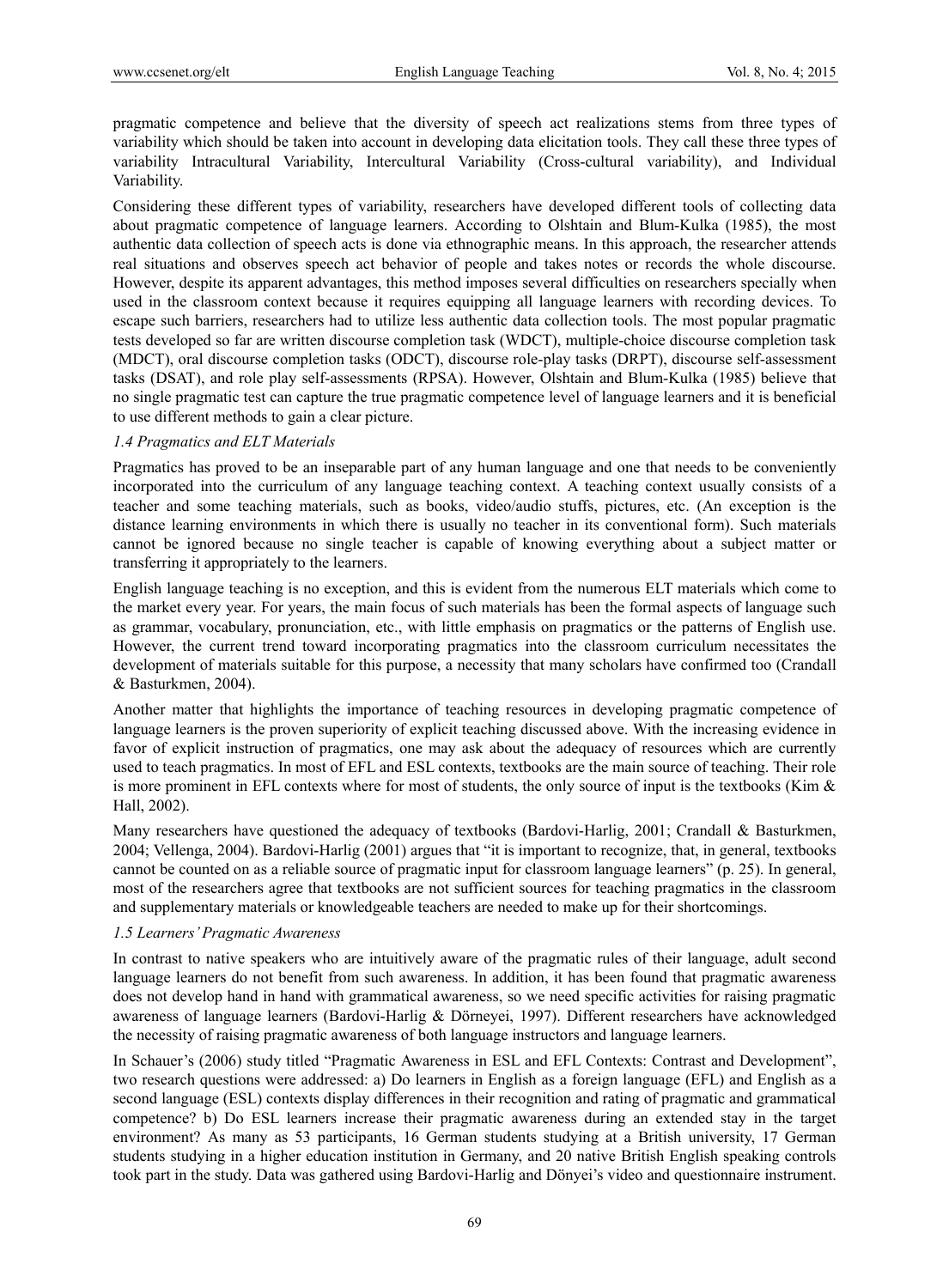Findings revealed that German EFL participants have the least awareness of pragmatic errors and the ESL participant increased their level of pragmatic comparison during their stay in the Britain.

In Bardovi-Harlig and Griffin (2005), the researchers used a pragmatic awareness activity before giving the ESL learners formal instruction in pragmatics. Their purpose was to recognize the kind of infelicities which learners could recognize and their ability to correct such errors. Five intact classes consisting of 43 students from 18 language backgrounds took part in the study. Participants were shown some video-taped scenarios and they worked in pairs to identify the pragmatic errors and then performed short role plays to repair those errors. The results revealed that in general, learners are able to recognize a pragmatic infelicity such as a missing speech act, but the content of their repairs is different from that of native speakers. Such inappropriacy of content can be a good indicator of what to teach learners in the field of pragmatics.

Eslami-Rasekh's (2005) article titled "Raising the Pragmatic awareness of Language Learners," aimed to investigate the possibility of teaching pragmatics to Iranian language learners and raising their pragmatic awareness. For this purpose, the researcher used different kinds of activities.

In one activity, Iranian learners were given DCTs which they were supposed to complete in Persian and then literary translate into English. Such translations were then compared with answers given by American native speakers to the same DCTs. The goal of such activity was to motivate students and show them how culture and language are interrelated and how some specific speech acts in their mother tongue cannot easily be translated into English.

In another activity type, learners were presented with examples of cross-cultural miscommunication and problematic interactions. Such examples were provided both by the instructor and by students based on their experiences with English native speakers. Such activities, according to the researcher, can be a rich source of pragmatic data and give learners an opportunity to discuss the existing infelicities and the possible alternatives to correct them.

As a final tactic to raise learners' pragmatic awareness, students became researchers themselves and observed native speakers real behavior. Such observations were either open or structured. In open observations students focused on what they perceived to be important, while in structured observation they were given an observation sheet that determined the categories which the students should be observing. Such categories included the gender, age, and social status of the interlocutors, their distance and level of dominance, the place and tile of interaction, the type of offence committed, and the intensity of the offence. Collecting data using the last technique is not very easy and practical in EFL contexts in comparison to ESL contexts because there is lack of access to native speakers. The researcher, however, suggests using audiocassettes and videocassettes and analyzing them to remedy this problem in EFL contexts. There are, however, other researchers who do not view such materials as authentic sources of pragmatic data because of their rehearsed nature (Cohen, 2007).

Despite the proved role of pragmatic competence for successful communication, we still rarely see a deserving role for pragmatics in EFL classrooms which are the first and the most important place for teaching pragmatics to students. Although many studies have been conducted so far on the topic of pragmatics, we still rarely see the application of their findings in the Iranian EFL teaching context. As the above literature review demonstrates, there are a number of different factors which contribute to pragmatic awareness of English language learners. On the more manifest layers, we have teachers and students and on the underneath layers there are other stake holders such as teacher preparation centers, materials developers, publishers, curriculum designers, etc. Therefore, we cannot say with certainty which one/ones should be blamed for this lack of application. To shed light on the status of pragmatics among Iranian EFL learners, the present study attempts to address the following research questions:

1) What is the status of pragmatic awareness among Iranian EFL learners in terms of the amount of pragmatic knowledge they have, and the amount of pragmatic knowledge they receive from teachers, classmates, course books, and exams?

2) Is there any significant difference between Iranian male and female EFL learners in terms of the status of pragmatic awareness?

The second research question gave rise to the following null hypothesis, whereas no null hypothesis was formulkated for the first research due to the nature of the question.

Null hypothesis: There is no significant difference between Iranian male and female EFL learners in terms of the status of pragmatic awareness.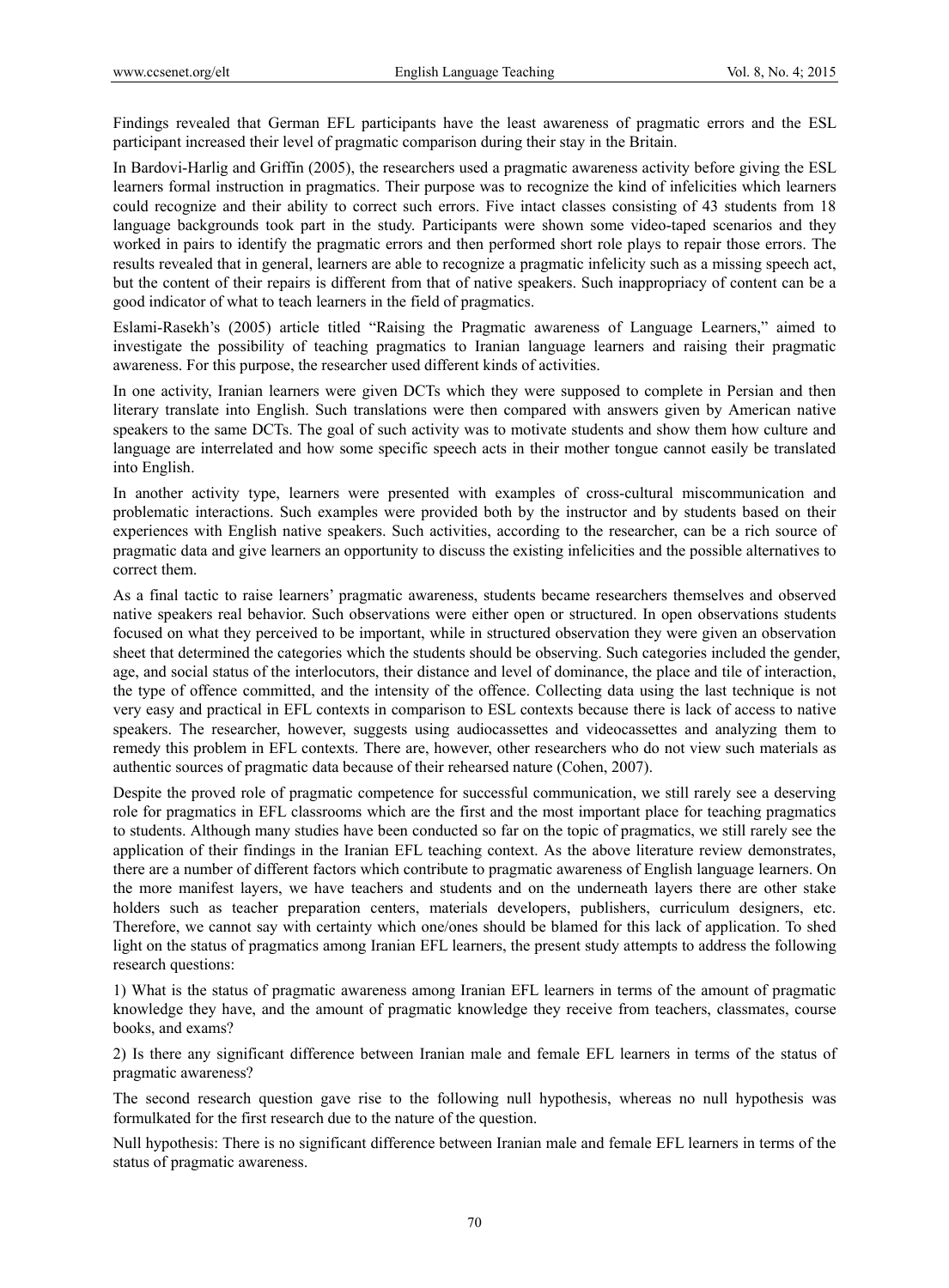## **2. Method**

#### *2.1 Participants*

Participants of this study were intermediate to advanced EFL learners from a variety of cities and language institutes due to the nation-wide nature of the study. There were two groups of participants in this study: the pilot group and the main group. The pilot group consisted of 100 language learners. The language learners were 55 females and 45 males, all belonging to intermediate to advanced levels of English proficiency. The main group of participants included 477 language learners that consisted of 216 males and 261 females. The only criterion to select the language learners was their being from intermediate to advanced level of language proficiency. Participants were selected from 14 language teaching institutes in Tehran, Isfahan, Shiraz, and Sharekord (See appendix B for a list of the institutes).

#### *2.2 Data Collection Tool and Procedure*

Data was collected via a multiple-choice format questionnaire developed by Dr. Zia Tajeddin (See appendix A). The questionnaire began with a number of general questions about learners' university degree/school level, major, age, gender, years of experience in language learning, the institute in which they learnt English, the books they studied, and whether or not they had the experience of living in an English speaking country. Following that, there was a short explanation regarding the nature of pragmatics as intended in this study. The questionnaire had four components named Language Learner, Language Teacher, Classmates and Institute, Course books and Exams, amounting to 24 items.

The Language Learner component examined learners' pragmatic knowledge and awareness. In the Language Teacher component, the researchers sought to determine the amount of care given to pragmatics by teachers, either in teaching or in assessment activities, from the point of view of learners. The Classmates and Institute component attempted to reveal the extent of pragmatic feedback learners received from and gave to their classmates. The final component, Course books and Exams, aimed to examine course books' and exams' pragmatic quality from learners' perspective.

Each item in the questionnaire was followed by five options, for the purpose of a Likert Scale analysis, such as: 1) Strongly Disagree, 2) Disagree, 3) Neither Agree nor Disagree, 4) Agree, 5) Strongly Agree. The options were organized in a way that number (1) was representative of the lowest value and number (5) was representative of the highest value for the intended question. In interpreting the results, a mean score of 1 to 2 was considered low, 2 to 3.5 was average, and 3.5 to 5 was high

Before distributing the questionnaires among the main population of the study, a pilot study was carried out to verify the reliability of the questions. The pilot study was conducted with 100 language learners from seven language institutes in Isfahan. The participants were told that the questionnaire was for research purpose and were asked to answer the questions at home. After collecting the questionnaires, the data was subjected to analysis to determine the reliability of the questionnaires, which amounted to 0.89. This high reliability index proved the trustworthiness of the questionnaire for further investigations. After calculating the reliability, the questionnaires were given to the main group of the study which consisted of 477 language learners. Likewise, the participants were notified about the purpose of the questionnaires and were told to complete it at home.

## **3. Results**

#### *3.1 Research Question One*

*What is the status of pragmatic awareness and instruction among Iranian EFL learners in terms of the amount of pragmatic knowledge they have, and the amount of pragmatic knowledge they receive from teachers, classmates, course books, and exams?* 

As mentioned, the questionnaire consisted of four components, each concentrating on the status of pragmatic awareness among Iranian EFL learners from one dimension. The Language Learner component had nine items (items 1 to 9) which sought to inspect language learners' own knowledge of and attitude toward the concept of pragmatics. In the second component, Language Teacher, six items (items 10 to 15) were utilized to explore language learners' attitude about the status of pragmatic awareness among their teachers and the amount of pragmatic knowledge they received from teachers. The third component, named Classmates and Institute, included four items (items 16 to 19) which investigated the value given to pragmatics by learners' classmates. And the last component, Course books and Exams, had five items (items 20 to 24) that language learners rated based on the status that they felt pragmatics had in course books and exams. The first step was estimating minimum, maximum, mean, and standard deviation of each component of the questionnaire and the total questionnaire.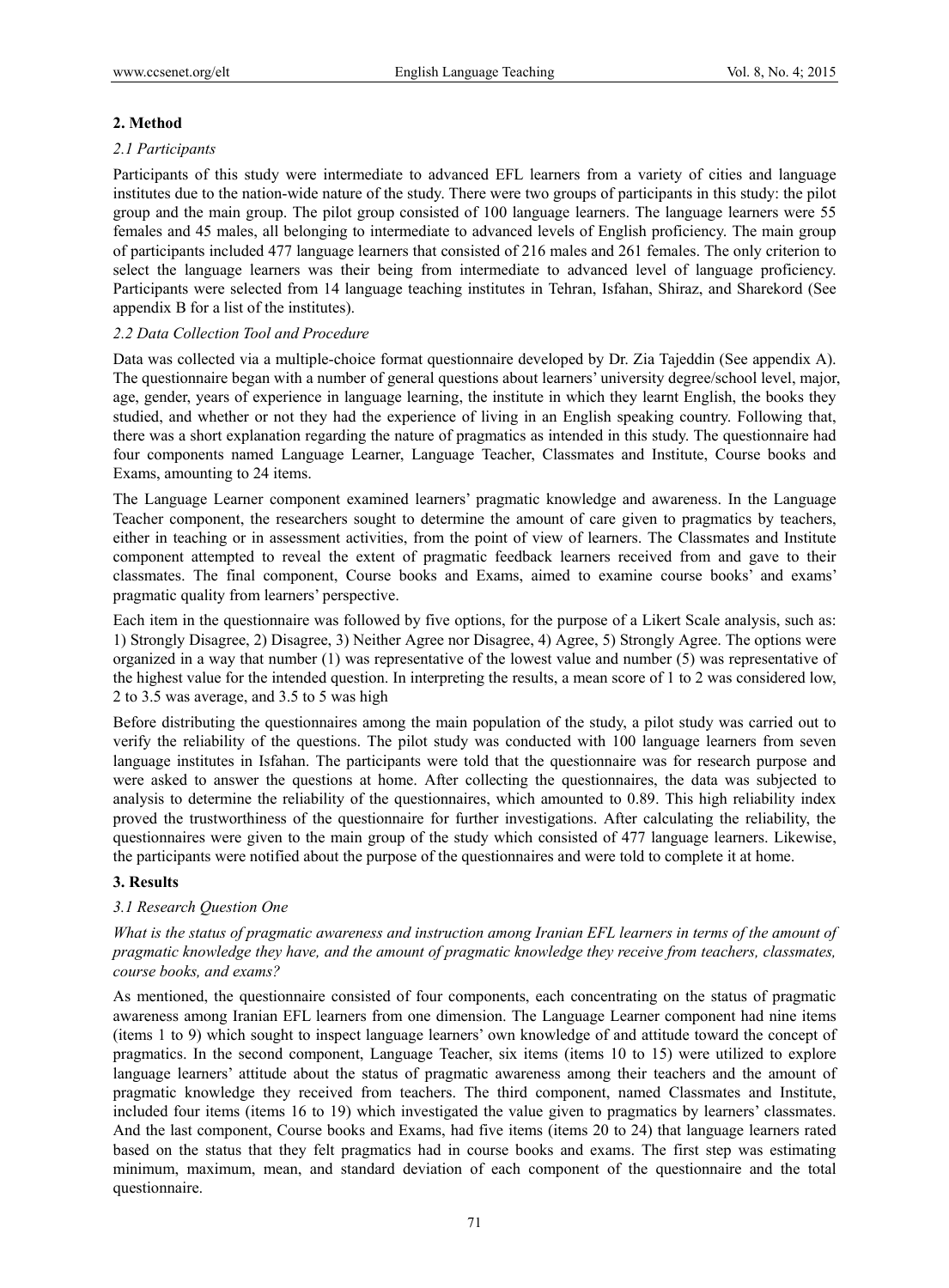|             | N   | Minimum | Maximm | Mean   | Std. Deviation |
|-------------|-----|---------|--------|--------|----------------|
| Component 1 | 477 | 1.44    | 7.22   | 3.8544 | .58715         |
| Component 2 | 477 | 1.00    | 12.17  | 3.5828 | .86876         |
| Component 3 | 477 | 1.00    | 5.00   | 2.8077 | .86014         |
| Component 4 | 477 | 1.00    | 5.00   | 3.0029 | .74546         |
| Total       | 477 | 142     | 5.50   | 3.4347 | .52749         |

Table 1. Minimum, maximum, mean, and std. deviation of the questionnaire

As evident from Table 1, the means achieved for components 1 and 2 of the questionnaire, i.e. Language Learner and Language Teacher, were 3.85 and 3.58, respectively. It means that the participants had a high degree of pragmatic awareness as language learners, and they believed that their teachers, too, had a high level of pragmatic awareness. In components 3 and 4 of the questionnaire, however, the participants achieved average means; 2.80 for component 3 and 3.00 for component 4. It can be concluded that language learners perceived an average status for pragmatics among classmates and institutes, as well as, in course book and exams. Taking into account the four components of pragmatic awareness together, the obtained mean score was 3.43, which demonstrated an average status for pragmatic awareness among Iranian EFL learners. However, it cannot be ignored that the value was close to 3.5. Below, the mean of each individual item in the questionnaire is presented.

Table 2. Minimum, maximum, mean, and std. deviation of items 1 to 24

|         | N   | Minimm | Maximm | Mean | Std. Deviation |
|---------|-----|--------|--------|------|----------------|
| Item 1  | 477 | 1.00   | 5.00   | 3.57 | .95            |
| Item 2  | 477 | 1.00   | 5.00   | 4.14 | .82            |
| Item 3  | 477 | 1.00   | 5.00   | 3.25 | .83            |
| Item 4  | 477 | 1.00   | 5.00   | 4.14 | .84            |
| Item 5  | 477 | 1.00   | 5.00   | 4.19 | .88            |
| Item 6  | 477 | 1.00   | 5.00   | 4.09 | .88            |
| Item 7  | 477 | 1.00   | 5.00   | 3.75 | .87            |
| Item 8  | 477 | 1.00   | 5.00   | 3.94 | .75            |
| Item 9  | 477 | 1.00   | 5.00   | 3.53 | .91            |
| Item 10 | 477 | 1.00   | 5.00   | 3.54 | .98            |
| Item 11 | 477 | 1.00   | 5.00   | 3.40 | .96            |
| Item 12 | 477 | 1.00   | 5.00   | 3.80 | 1.04           |
| Item 13 | 477 | 1.00   | 5.00   | 3.93 | .97            |
| Item 14 | 477 | 1.00   | 5.00   | 3.62 | .99            |
| Item 15 | 477 | 1.00   | 5.00   | 3.08 | 1.04           |
| Item 16 | 477 | 1.00   | 5.00   | 2.78 | 1.04           |
| Item 17 | 477 | 1.00   | 5.00   | 2.59 | .96            |
| Item 18 | 477 | 1.00   | 5.00   | 2.93 | 1.10           |
| Item 19 | 477 | 1.00   | 5.00   | 2.91 | 1.07           |
| Item 20 | 477 | 1.00   | 5.00   | 3.16 | .93            |
| Item 21 | 477 | 1.00   | 5.00   | 2.94 | .96            |
| Item 22 | 477 | 1.00   | 5.00   | 2.89 | 1.03           |
| Item 23 | 477 | 1.00   | 5.00   | 3.02 | .97            |
| Item 24 | 477 | 1.00   | 5.00   | 2.98 | 1.04           |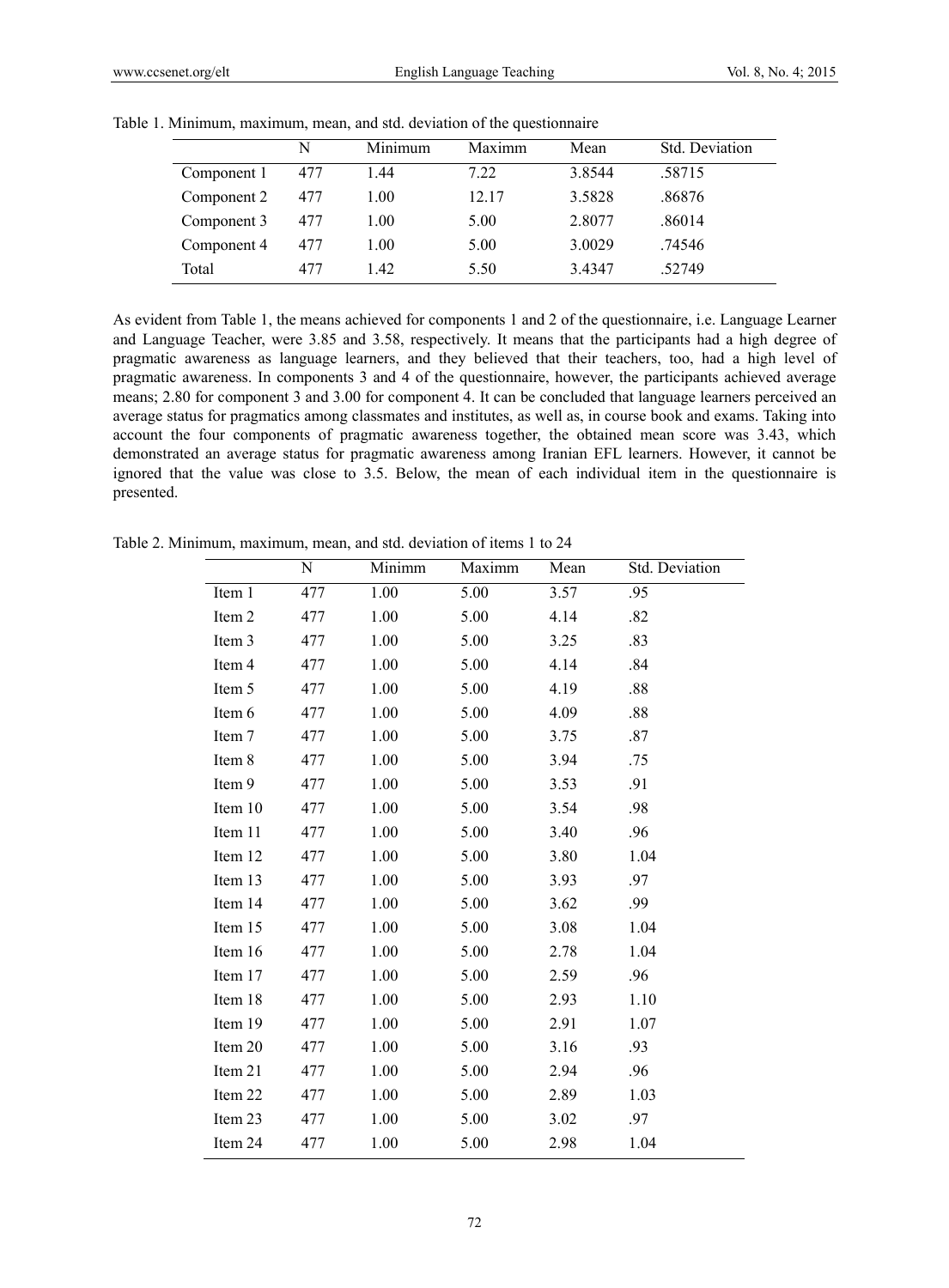In component 1 of the questionnaire (items 1 to 9), the highest mean (4.19), belonged to item 5, "Pragmatics is an important aspect of language learning", and the lowest mean (3.25) belonged to item 3, "I evaluate my own pragmatic competence as very good".

In the second component of the questionnaire (item 10 to 15), item 13, "our language teacher corrects our pragmatic errors", had the highest mean (3.93) and item 15, "I ask my language teachers questions about pragmatic issues", had the lowest mean (3.08).

In component 3 (items 16 to 19), the lowest mean (2.59) belonged to item 17, "My classmates comment on my pragmatic ability and appropriateness", and the highest mean (2.93) belonged to item 18, "My classmates and I discuss the need to pay attention to pragmatic features in the course book".

In the final component of the questionnaire (items 20 to 24), item 22, "There are supplementary materials in this institute to teach pragmatic competence to us", had the lowest mean (2.89); and item 20, "Activities in the course book include features related to pragmatic competence", had the highest one (3.16).

## *3.2 Research Question Two*

*Is there any significant difference between Iranian male and female EFL learners in terms of the status of pragmatic awareness and instruction?* 

To answer this question, the data was first subject to descriptive statistics and the means of male and female language learners were calculated.

|             | Gender | N   | Mean   | Std. Deviation | Std. Error Mean |
|-------------|--------|-----|--------|----------------|-----------------|
| Component 1 | male   | 216 | 3.7145 | .64277         | .04373          |
|             | female | 261 | 3.9702 | .50970         | .03155          |
| Component 2 | male   | 216 | 3.4799 | 1.01264        | .06890          |
|             | female | 261 | 3.6679 | .71954         | .04454          |
| Component 3 | male   | 216 | 2.7384 | .86528         | .05887          |
|             | female | 261 | 2.8649 | .85328         | .05282          |
| Component 4 | male   | 216 | 2.9491 | .74696         | .05082          |
|             | female | 261 | 3.0475 | .74268         | .04597          |
| Total       | male   | 216 | 3.3337 | .59243         | .04031          |
|             | female | 261 | 3.5182 | .45135         | .02794          |

Table 3. Mean and std. deviation of Iranian male and female language learners

In component 1 of the questionnaire, male learners achieved a mean score of 3.71 and females had a mean of 3.97, both indicating high level of pragmatic awareness. In the second component, male and female learners obtained mean scores of 3.47 and 3.66, respectively. Mean of males in this component was representative of average pragmatic awareness assigned to teachers, while that of females showed high pragmatic awareness. In component 3, "Classmates and Institute", males got a mean of 2.73 and females 2.86. It illustrated that both gender categories associated an average status to pragmatics among the classmates and the institutes. In the final component, males accomplished a mean score of 2.94 and females attained a mean of 3.04. Again both values illustrated average status of pragmatics in course books and exams. When considering all four components together, female got a mean of 3.51, which indicated high pragmatic awareness among female learners, while males obtained a mean of 3.33 that signified average pragmatic awareness among male language learners.

Then, several t-tests were conducted to see whether or not the mean differences of males and females were significant. In other words, the t-tests were utilized to find out if gender had a significant effect on the status of pragmatic awareness and instruction among Iranian EFL learners.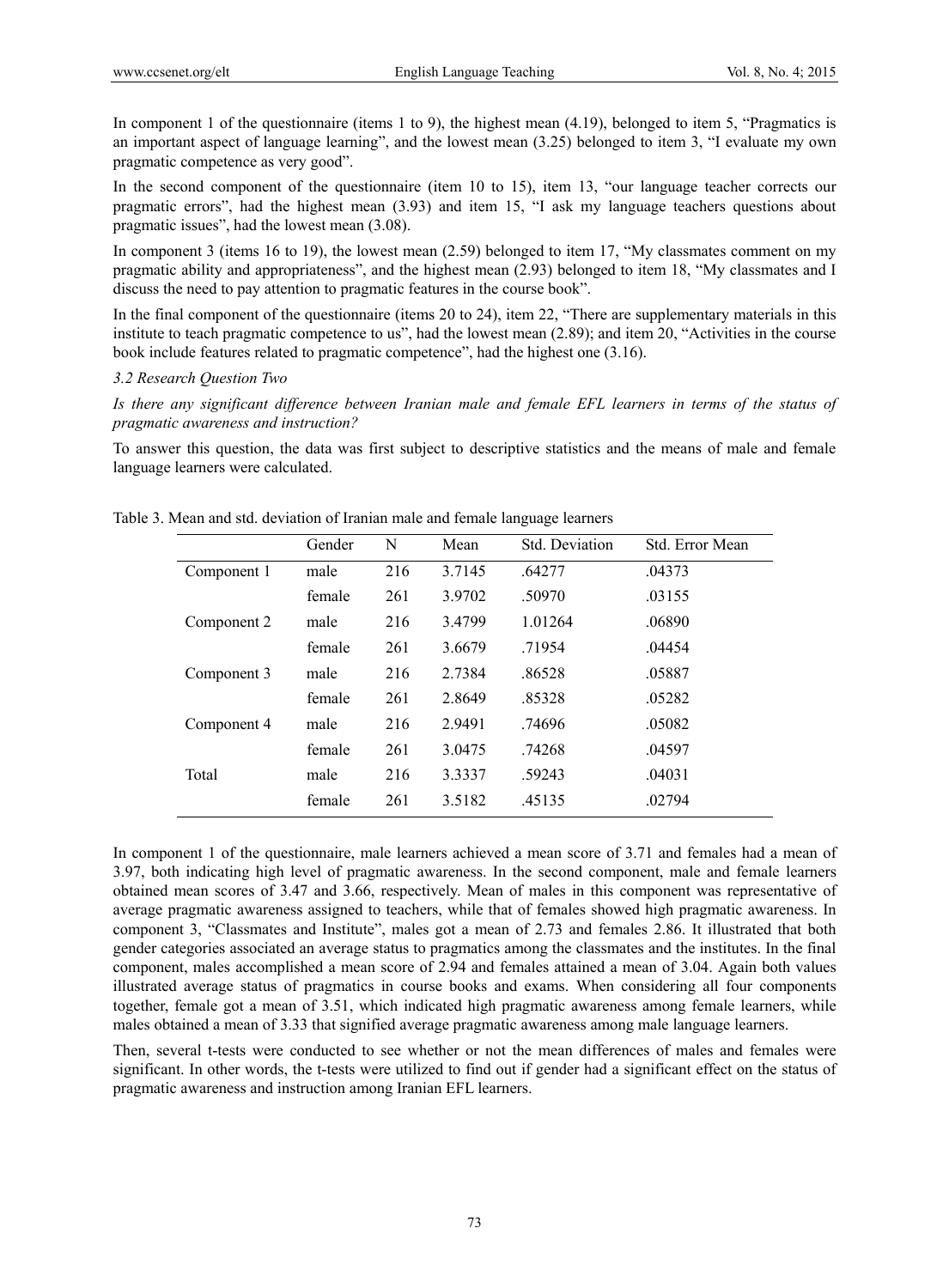|             |             | Levene's | Test<br>for<br><b>Equality of Variances</b> | t-test for Equality of Means |         |                      |                   |                             |  |
|-------------|-------------|----------|---------------------------------------------|------------------------------|---------|----------------------|-------------------|-----------------------------|--|
|             |             | F        | Sig                                         | t                            | df      | Sig.<br>$(2-tailed)$ | Mean<br>Differene | Std.<br>Error<br>Difference |  |
| Component 1 | <b>EVA</b>  | 18.995   | .000                                        | $-4.749$                     | 475     | .000                 | $-2.17864$        | .45872                      |  |
|             | <b>EVNA</b> |          |                                             | $-4.614$                     | 384.082 | .000                 | $-2.17864$        | .47221                      |  |
| Component 2 | <b>EVA</b>  | 5.509    | .019                                        | $-3.212$                     | 475     | .001                 | $-1.35951$        | .42330                      |  |
|             | <b>EVNA</b> |          |                                             | $-3.172$                     | 431.238 | .002                 | $-1.35951$        | .42857                      |  |
| Component 3 | <b>EVN</b>  | .617     | .433                                        | $-1.602$                     | 475     | .110                 | $-.50607$         | .31596                      |  |
|             | <b>EVAN</b> |          |                                             | $-1.600$                     | 456.056 | .110                 | $-.50607$         | .31637                      |  |
| Component 4 | <b>EVN</b>  | .617     | .433                                        | $-1.602$                     | 475     | .110                 | $-.50607$         | .31596                      |  |
|             | <b>EVAN</b> |          |                                             | $-1.600$                     | 456.056 | .110                 | $-.50607$         | .31637                      |  |
| Total       | <b>EVN</b>  | 14.504   | .000                                        | $-4.075$                     | 475     | .000                 | $-4.53640$        | 1.11311                     |  |
|             | <b>EVAN</b> |          |                                             | $-3.976$                     | 396.567 | .000                 | $-4.53640$        | 1.14106                     |  |

#### Table 4. T-test between Iranian male and female language learners' performance

*Note.* EVN = Equal variances assumed; EVAN = Equal variances not assumed;  $df =$  Degree of freedom.

The first t-test concentrated on the first component of the questionnaire, i.e., Language Learner. The observed value of t was 4.74, that was higher than the critical value of t (1.960) at the .05 level of significance and 475 degree of freedom:  $t(475) = 4.61$ , p < .05. The results confirmed that gender had a significant effect on language learners' performance on the first component of the questionnaire. Therefore, the null hypothesis was rejected. By looking at Table 4.3, it can be concluded that female learners (3.97) significantly outperformed male learners (3.71) on this component of the questionnaire.

The next t-test was related to the second component of the questionnaire, Language Teacher. The observed value of t was 3.212, which was larger than the critical value of t (1.960) at .05 level of significance: t(475) = 3.17, p < 0.05. It revealed that male and female language learners performed differently on the Language Teacher component of the questionnaire; leading to the rejection of the null hypothesis. Here again, female learners revealed to have a statistically significant higher pragmatic awareness (3.66) than male learners (3.47).

The third t-test addressed the Classmates and Institute component of the questionnaire. This time we encountered results which were different from the previous t-test results since the observed value of t (1.60) was lower than the critical value of t(1.960); hence, result was insignificant. In other words, in this component of the questionnaire, male and female participants did not perform differently:  $t(475) = 1.602$ , p < .05; and the null hypothesis was not rejected.

The forth t-test dealt with the fourth component of the questionnaire. Again, the observed value of t (1.60) turned to be lower than the critical value of t (1.960); leading to the confirmation of the null hypothesis, and the conclusion that gender had no effect on language learners' performance on the Course Book and Exam component of the questionnaire:  $t(475) = 1.437$ , p < .05.

Finally, a t-test for the total questionnaire was conducted to find out whether or not the mean difference of males and females in answering the total questionnaire was statistically significant. The value of observed t was 4.07, which was higher that the value of critical t (1.960) at the .05 level of significance:  $t(475) = 4.07$ , p < .05. It means that gender had an effect on language learners' performance on the whole questionnaire. Consulting table 4.3, it is evident that female learners had a higher mean (3.51) on the total questionnaire than male learners (3.33), directing to the conclusion that females had a significantly higher degree of pragmatic awareness, when taking into account the four components of pragmatic awareness together.

## **4. Discussion**

Data analysis revealed that Iranian EFL learners had a high level of pragmatic awareness. It means that they were aware of the significant role which pragmatics plays in appropriate communication. However, this is not the whole story. Unfortunately, such awareness did not mean that they had enough knowledge and competence in pragmatics, or that they used it in real communication. As students admitted themselves, they did not have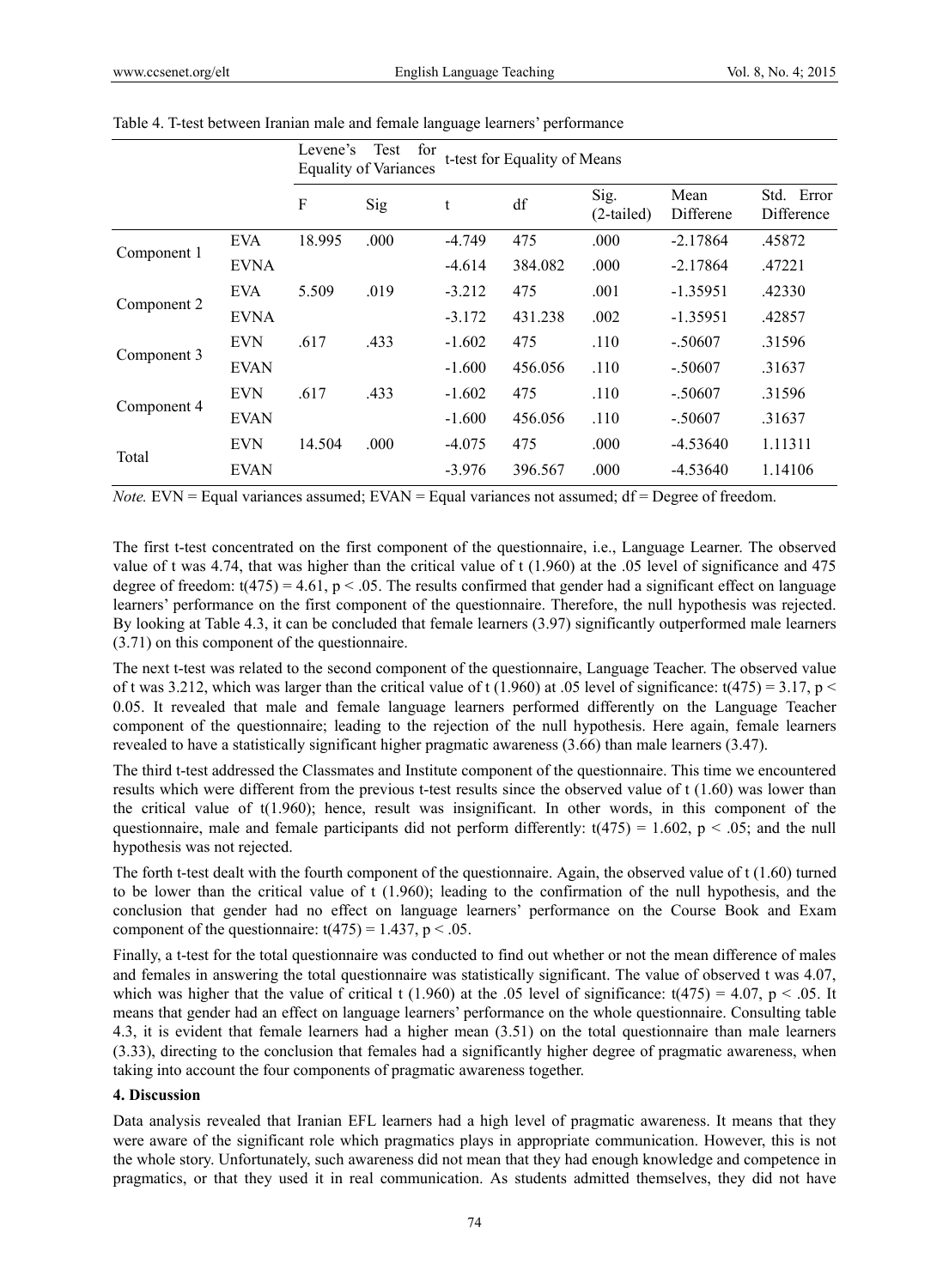sufficient pragmatic competence.

When learners were asked about their teachers' level of pragmatic awareness and the amount of pragmatic knowledge transferred to them by teachers, they assigned teachers a high degree of pragmatic knowledge. But, when asked about the methods used in classroom to teach pragmatics, it was revealed that teachers seldom had explicit discussion of pragmatic concepts, and dealing with pragmatics was mostly limited to error correction or whatever which existed in the course books.

Another focus of the study was investigating the status of pragmatic awareness among learners' classmates. Learners assigned an average status to pragmatics among their classmates. Based on the results, it was demonstrated that although pragmatic–related talks were sometimes exchanged between learners and their classmates, classmates did not consider pragmatics an important element of learners' language competence.

The last component of pragmatic awareness in the questionnaire was related to course books and exams which were used to teach and assess the language. Here again the overall status of pragmatics was average. Learners confirmed that there were parts related to pragmatics in the course books and the exams, but they also believed that these parts were not enough by themselves to boost pragmatic competence in language learners. When asked whether or not supplementary materials were used to compensate for this lack, the majority said that such materials were barely used.

In general, pragmatics does not have a promising status among Iranian EFL learners. Many factors contribute to this unsteady place. On the one hand are teachers with their inappropriate methods of teaching pragmatics, or insufficient time and attention devoted to it. On the other hand are the institutes' directors and syllabus designers, and the course books and exam compilers who do not incorporate pragmatics adequately in their materials.

Besides exploring the status of pragmatic awareness, this study had a secondary purpose which was investigating effect of gender type on learners' pragmatic awareness. Results showed that except in components 3 and 4, female learners had a statistically better performance than males, and in components 3 and 4 no significant difference was observed between them. When comparing mean scores of males and females on the total questionnaire, again female learners outperformed their male counterparts. It means that females had a higher level of pragmatic awareness than males. However, further studies are needed to confirm the results.

#### **Acknowledgments**

I would like to express my appreciations to my supervisor Dr. Zia Tajeddin from University of Allameh Tabatabai, Tehran, for guiding me through the different steps of this research and for developing the questionnaire used in this research.

## **References**

- Alcon Soler, E. (2005). Does instruction work for learning pragmatics in the foreign language context? *System*, *33*(3), 417-435.
- Bachman, L. F. (1990). *Fundamental considerations in language testing*. Oxford: Oxford University Press.
- Bachman, L. F., & Palmer, A. (1996). *Language testing practice*. Oxford: Oxford University Press.
- Bardovi-Harlig, K. (2001). Evaluating the empirical evidence: Grounds for instruction in pragmatics. In K. R. Rose, & G. Kasper (Eds.), *Pragmatics in language teaching* (pp. 13-32). Cambridge: Cambridge University Press.
- Bardovi-Harlig, K., & Dörnyei, Z. (1998). Do language learners recognize pragmatic violations? pragmatic versus grammatical awareness in instructed l2 learning. *TESOL Quarterly*, *32*(2), 233-262.
- Bardovi-Harlig, K., & Griffin, R. (2005). L2 pragmatic awareness: Evidence from the ESL classroom. *System*, *33*, 401-415.
- Bardovi-Harlig, K., & Mahan-Taylor, R. (2003). Introduction to teaching pragmatics. *English Teaching Forum*, *41*(3).
- Billmyer, K. (1990). I really like your life style: ESL learners learning how to compliment. *Penn Working Papers in Educational Linguistics*, *6*(2), 31-48.
- Bouton, L. (1994). Conversational implicature in the second language: Learned slowly when not deliberately taught. *Journal of Pragmatics*, *22*, 157-167.
- Canale, M. (1983). From communicative competence to communicative language pedagogy. In J. C. Richards, & R. W. Schmidt (Eds.), *Language and communication* (pp. 2-27). London: Longman.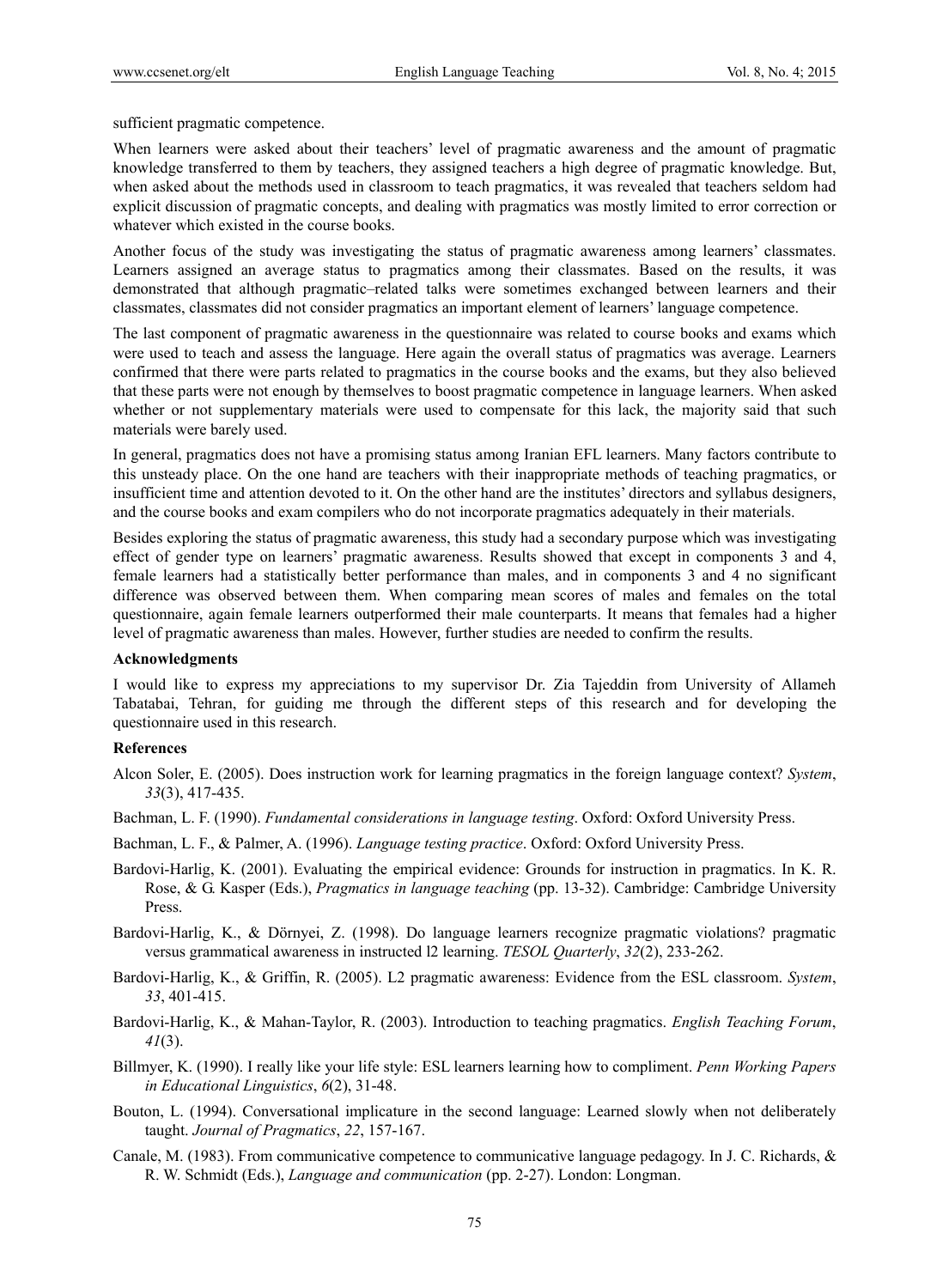- Canale, M., & Swain, M. (1980). Theoretical bases of communicative approaches to second language teaching and testing. *Applied Linguistics*, *1*, 1-47.
- Cohen, A. D. (2007). The teaching of pragmatics in the EFL classroom. *ILI Language Teaching Journal*, *3*(2), 1-27.
- Cohen, A. D. (2008). Teaching and assessing L2 pragmatics: What can we expect from learners? *Language Teaching*, *41*(2), 213-235.
- Crandball, E., & Basturkmen, H. (2004). Evaluating pragmatics-focused materials. *ELT Journal*, *58*(1), 38-49.
- Eslami-Rasekh, Z. (2005). Raising the pragmatic awareness of language learners. *ELT Journal*, *59*(3).
- Kim, D., & Hall, J. K. (2002). The role of an interactive book reading program in the development of second language pragmatic competence. *Modern Language Journal*, *86*, 332-348.
- Lyster, R. (1994). The effects of functional analytic teaching on aspects of french immersion students' sciolinguistic competence. *Applied Linguistics*, *15*, 263-287.
- Martinez-Flor, A., & Fukuya, Y. J. (2005). The effects of instruction on learners' production of appropriate and accurate suggestions. *System*, *33*, 463-480.
- Murray, N. (2009). Pragmatics, awareness raising, and the cooperative principle. *ELT Journal*, *64*(3), 293-301.
- Olshtain, E., & Blum-Kulka, S. (1985). Cross-cultural pragmatics and the testing of communicative competence. *Language Testing*, *2*(1), 16-30.
- Rose, K. R. (2005). On the effects of instruction in second language pragmatics. *System*, *33*, 358-399.
- Rose, K. R., & Kasper, G. (Eds.). (2001). *Pragmatics in language teaching*. New York: Cambridge University Press.
- Rose, K., & Ng, K. F. C. (2001). Inductive and deductive teaching of compliments and compliment responses. In K. R. Rose, & G. Kasper (Eds.), *Pragmatics in language teaching* (pp. 145-170). New York: Cambridge University Press.
- Schauer, G. A. (2006). Pragmatic awareness in ESL and EFL contexts: Contrast and development. *Language Learning*, *56*(2), 269-318.
- Schmidt, R. (1990). The role of consciousness in second language learning. *Applied Linguistics*, *11*(2), 129-158.
- Schmidt, R. (1993). Consciousness, learning, and interlanguage pragmatics. In G. Kasper, & S. Blum-Kulka (Eds.), *Interlanguage pragmatics* (pp. 21-42). Oxford: Oxford University Press.
- Stalnaker, R. (1972). Pragmatics. In D. Davidson, & G. Harman (Eds.), *Semantics of natural language* (pp. 380-397). New York: Springer.
- Takahashi, S. (2001). The role of input enhancement in developing pragmatic competence. In K. R. Rose, & G. Kasper (Eds.), *Pragmatics in language teaching* (pp. 171-199). Cambridge: Cambridge University Press.
- Tateyama, Y., Kasper, G., Mui, L., Tay, H., & Thananart, O. (1997). Explicit and implicit teaching of pragmatic routines. In L. Bouton (Ed.), *Pragmatics and language learning* (vol. 8, pp. 163-178). Urbana IL: University of Illinois at Urbana-Champaign.
- Vellenga, H. (2004). Learning pragmatics from ESL and EFL textbooks: How Likely? *TESL-EJ Journal*, *8*(2).
- Wishnoff, J. (2000). *Hedging your bets: L2 learners' acquisition of pragmatic devices in academic writing and computer-mediated discourse*. Second Language Studies: Working Papers of Second Language Studies, University of Hawai'i.
- Yoshimi, D. R. (2001). Explicit instruction and JFL learner's use of interactional discourse markers. In K. R. Rose, & G. Kasper (Eds.), *Pragmatics in language teaching* (pp. 223-244). Cambridge: Cambridge University Press.

Yule, G. (1996). *Pragmatics*. Oxford: Oxford University Press.

#### **Appendix A**

#### **Language Learner Questionnaire**

*Understanding Language Learners' Pragmatic Awareness* 

Participant Background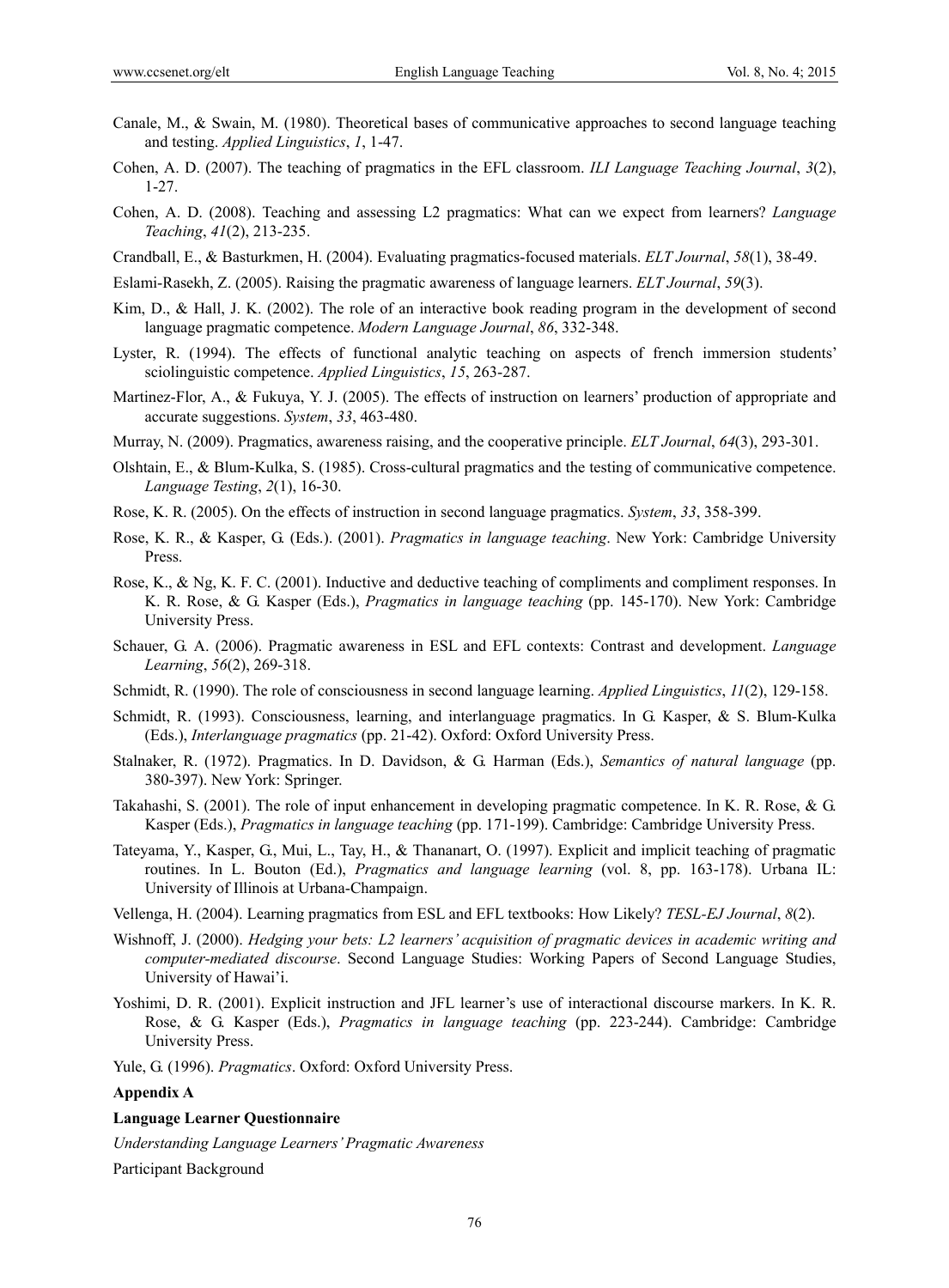University degree/grade in high school:

| Major:                                    | Age: |                                             |       |         |            |       |
|-------------------------------------------|------|---------------------------------------------|-------|---------|------------|-------|
| Gender:                                   | Male | Female                                      |       |         |            |       |
| Years of experience in learning English:  |      |                                             | $1-2$ | $3 - 5$ | $6-10$     | $11+$ |
| Residence in an English-speaking country: |      |                                             | No.   | Yes     | (foryears) |       |
|                                           |      | Name of the institute you learn English at: |       |         |            |       |

Your level at the institute:

Name of the course book which you study at this institute:

Directions: The items below aims to investigate your views about your ability to appropriately use language functions. This ability is called pragmatic competence and helps you use language functions such as greeting, request, refusal, apology, complaint, thanking, and compliment in different formal and informal situations. Please read each item about the importance of this ability in your English class, course book and exams, and then check the most appropriate response.

*A. Language Learner* 

| 1. I am familiar with the concept of pragmatics in language learning.                                                     |  |  |  |  |  |
|---------------------------------------------------------------------------------------------------------------------------|--|--|--|--|--|
| 1. Strongly Disagree<br>2. Disagree<br>3. Neither Agree nor Disagree<br>5. Strongly Agree<br>4. Agree                     |  |  |  |  |  |
| 2. Pragmatic competence is important for me as a language learner.                                                        |  |  |  |  |  |
| 1. Strongly Disagree<br>2. Disagree<br>3. Neither Agree nor Disagree<br>4. Agree<br>5. Strongly Agree                     |  |  |  |  |  |
| 3. I evaluate my own pragmatic competence as very good.                                                                   |  |  |  |  |  |
| 1. Strongly Disagree<br>2. Disagree<br>3. Neither Agree nor Disagree<br>4. Agree<br>5. Strongly Agree                     |  |  |  |  |  |
| 4. I try to improve my pragmatic competence.                                                                              |  |  |  |  |  |
| 1. Strongly Disagree<br>2. Disagree<br>3. Neither Agree nor Disagree<br>4. Agree<br>5. Strongly Agree                     |  |  |  |  |  |
| 5. Pragmatics is an important aspect of language learning.                                                                |  |  |  |  |  |
| 2. Disagree<br>3. Neither Agree nor Disagree<br>1. Strongly Disagree<br>4. Agree<br>5. Strongly Agree                     |  |  |  |  |  |
| 6. The instruction of pragmatic competence should be part of an effective language teaching program.                      |  |  |  |  |  |
| 1. Strongly Disagree<br>2. Disagree<br>3. Neither Agree nor Disagree<br>4. Agree<br>5. Strongly Agree                     |  |  |  |  |  |
| 7. The measurement of language learners' pragmatic competence should be part of an effective language testing<br>program. |  |  |  |  |  |
| 1. Strongly Disagree<br>2. Disagree<br>3. Neither Agree nor Disagree<br>4. Agree<br>5. Strongly Agree                     |  |  |  |  |  |
| 8. Language learners' pragmatic competence should be considered to be important for successful language<br>learning.      |  |  |  |  |  |
| 1. Strongly Disagree<br>2. Disagree<br>3. Neither Agree nor Disagree<br>5. Strongly Agree<br>4. Agree                     |  |  |  |  |  |
| 9. Language learners' pragmatic competence should be considered as a factor in their exams.                               |  |  |  |  |  |
| 1. Strongly Disagree<br>2. Disagree<br>3. Neither Agree nor Disagree<br>4. Agree<br>5. Strongly Agree                     |  |  |  |  |  |
| <b>B.</b> Language Teacher                                                                                                |  |  |  |  |  |
| 10. Our language teacher makes us aware of the significance of pragmatics competence in language learning.                |  |  |  |  |  |
| 2. Seldom<br>3. Sometimes<br>1. Never<br>4. Usually<br>5. Always                                                          |  |  |  |  |  |
| 11. Our language teacher assesses our pragmatic competence.                                                               |  |  |  |  |  |
| 2. Seldom<br>3. Sometimes<br>1. Never<br>4. Usually<br>5. Always                                                          |  |  |  |  |  |
| 12. Our language teacher pays attention to our pragmatic errors (e.g. when we greet inappropriately).                     |  |  |  |  |  |
| 2. Seldom<br>3. Sometimes<br>1. Never<br>4. Usually<br>5. Always                                                          |  |  |  |  |  |
| 13. Our language teacher corrects our pragmatic errors.                                                                   |  |  |  |  |  |
| 2. Seldom<br>3. Sometimes<br>1. Never<br>4. Usually<br>5. Always                                                          |  |  |  |  |  |
| 14. Our language teacher cares about pragmatic competence in evaluating our classroom activities.                         |  |  |  |  |  |
| 77                                                                                                                        |  |  |  |  |  |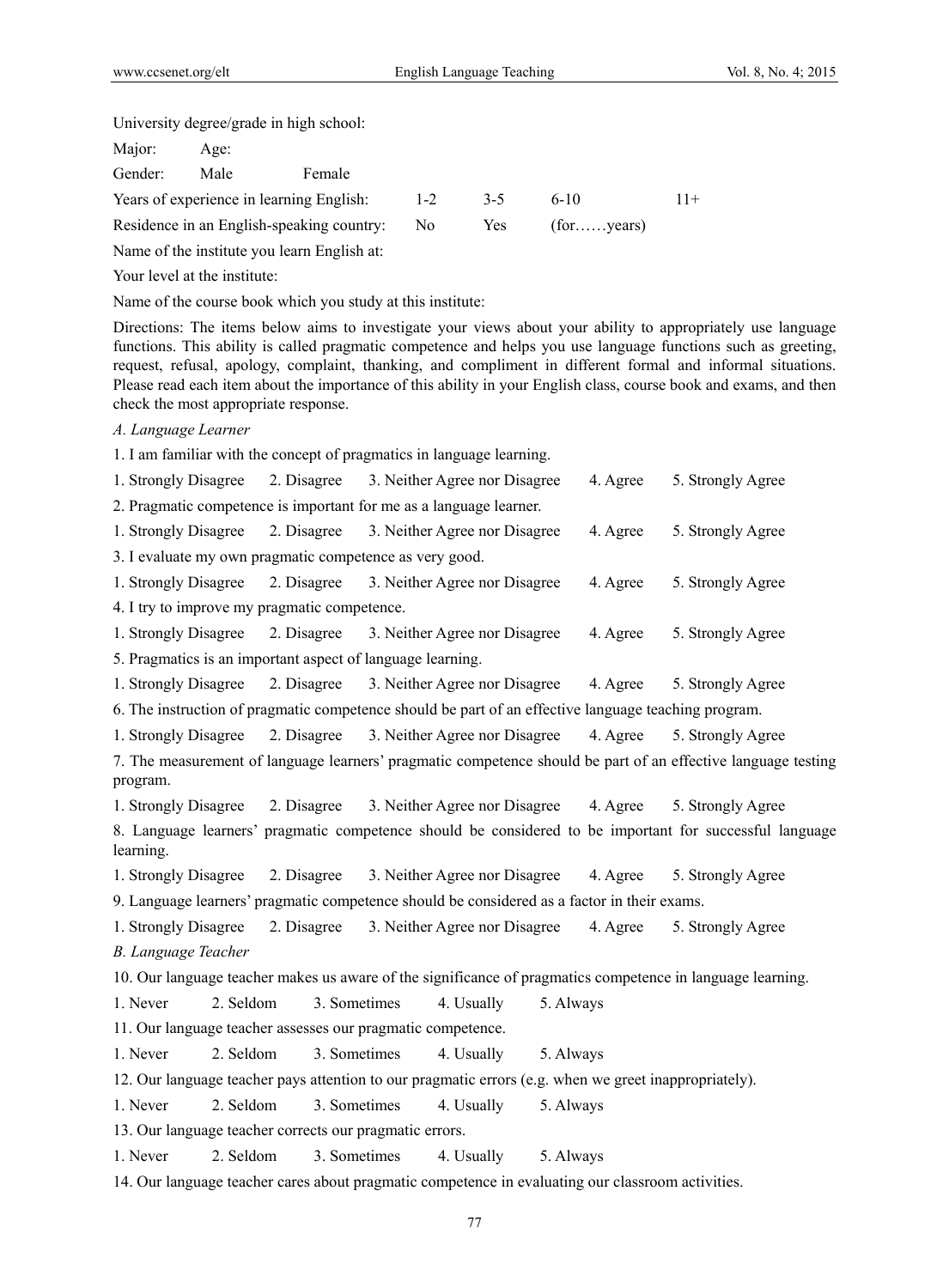1. Never 2. Seldom 3. Sometimes 4. Usually 5. Always 15. I ask my language teacher questions about pragmatic issues (e.g. how to make a request appropriately). 1. Never 2. Seldom 3. Sometimes 4. Usually 5. Always *C. Classmates and Institute*  16. My classmates and I discuss the issues related to pragmatic competence. 1. Never 2. Seldom 3. Sometimes 4. Usually 5. Always 17. My classmates comment on my pragmatic ability and appropriateness. 1. Never 2. Seldom 3. Sometimes 4. Usually 5. Always 18. My classmates and I discuss the need to pay attention to pragmatics features in the course book. 1. Never 2. Seldom 3. Sometimes 4. Usually 5. Always 19. My classmates consider my pragmatic competence as feature of my success in language learning. 1. Never 2. Seldom 3. Sometimes 4. Usually 5. Always *D. Course Book and Exams*  20. Activities in the course book include features related to pragmatic competence. 1. Not at All True 2. Slightly True 3. Halfway True 4. Mostly True 5. Totally True 21. Activities in the course book are sufficient for improving our pragmatic competence. 1. Not at All True 2. Slightly True 3. Halfway True 4. Mostly True 5. Totally True 22. There are supplementary materials at this institute to teach pragmatic competence to us. 1. Not at All True 2. Slightly True 3. Halfway True 4. Mostly True 5. Totally True 23. There are questions in the institute's exams which assess our pragmatic competence. 1. Not at All True 2. Slightly True 3. Halfway True 4. Mostly True 5. Totally True 24. The institute's exams encourage us to focus on pragmatic features in our course book. 1. Not at All True 2. Slightly True 3. Halfway True 4. Mostly True 5. Totally True **Appendix B List of Participating Language Institutes**  *Tehran*  Kish, Vanak Sq. Branch Kish, Enghelab Sq. Branch Kanoon Zaban (ILI), Jam St. Branch Kanoon Zaban (ILI), Vesal St. Branch Kanoon Zaban (ILI) Mojtame Fanni (TIT), Saadat Abad Branch Mojtame Fanni (TIT), Kashani St. Branch Mojtame Fanni (TIT) *Isfahan*  Guyesh Sadr Kian e Farda Kanoon Zaban (ILI), Nikbakht St. Branch Kanoon Zaban (ILI), Darvaz e Shiraz Branch Payam Persa Parto e Danesh